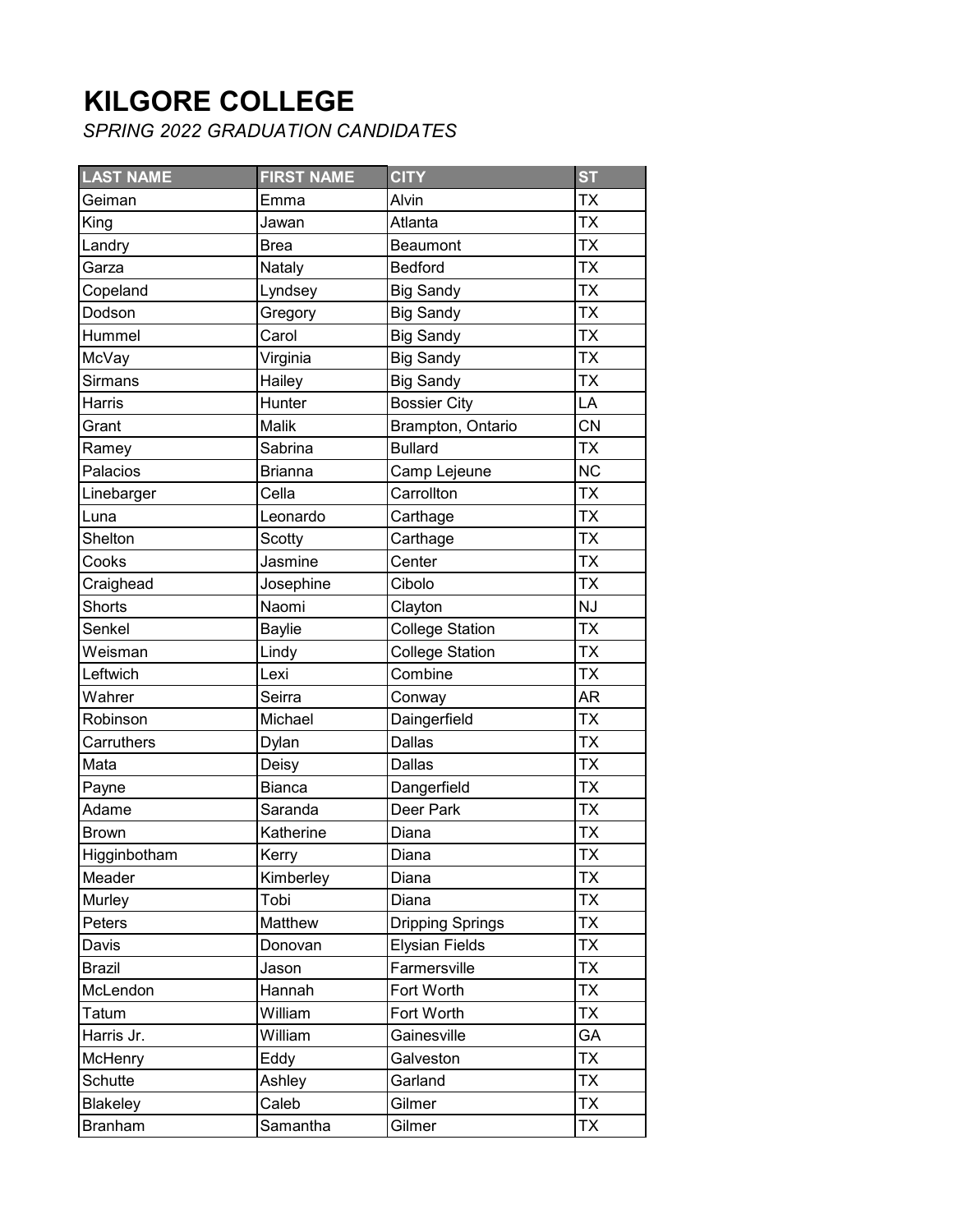| <b>Burnett-Sales</b> | Jordan         | Gilmer     | <b>TX</b> |
|----------------------|----------------|------------|-----------|
| Doonan               | Michael        | Gilmer     | <b>TX</b> |
| Gomez                | Gladys         | Gilmer     | <b>TX</b> |
| Mosley               | Dylon          | Gilmer     | <b>TX</b> |
| Phillips             | Macy           | Gilmer     | <b>TX</b> |
| Pritchett            | Shana          | Gilmer     | <b>TX</b> |
| Stanley              | Vera           | Gilmer     | <b>TX</b> |
| <b>Starr</b>         | Lawan          | Gilmer     | <b>TX</b> |
| Stone                | Samantha       | Gilmer     | <b>TX</b> |
| Tefteller            | Hollie         | Gilmer     | <b>TX</b> |
| Ates                 | Amanda         | Gladewater | <b>TX</b> |
| Bell                 | Kendall        | Gladewater | <b>TX</b> |
| Birdsong             | Christopher    | Gladewater | <b>TX</b> |
| <b>Bly</b>           | Tyler          | Gladewater | <b>TX</b> |
| Cerda                | Lexandra       | Gladewater | <b>TX</b> |
| Crain                | Demesha        | Gladewater | <b>TX</b> |
| Davis-Jackson        | Quanlyn        | Gladewater | <b>TX</b> |
| Garlow               | Makenzie       | Gladewater | <b>TX</b> |
| Kennedy              | Nicole         | Gladewater | <b>TX</b> |
| Laughlin             | April          | Gladewater | <b>TX</b> |
| Lunsford             | Sarah          | Gladewater | <b>TX</b> |
| Morgan               | Candace        | Gladewater | <b>TX</b> |
| Ortiz                | Randi          | Gladewater | <b>TX</b> |
| Ray                  | Venice         | Gladewater | <b>TX</b> |
| Raymond              | Austin         | Gladewater | <b>TX</b> |
| Rumsey               | Sara           | Gladewater | <b>TX</b> |
| Sawyer               | Celeste        | Gladewater | <b>TX</b> |
| Taylor               | Kayla          | Gladewater | <b>TX</b> |
| Timmons              | Vickie         | Gladewater | <b>TX</b> |
| Vickers              | <b>Braiden</b> | Gladewater | <b>TX</b> |
| Webb                 | Jasmin         | Gladewater | <b>TX</b> |
| Webb                 | Maegan         | Gladewater | <b>TX</b> |
| Woods                | Nicholas       | Gladewater | <b>TX</b> |
| Taylor               | Mason          | Grandview  | <b>MO</b> |
| <b>Buchanan</b>      | Timothy        | Hallsville | <b>TX</b> |
| Copeland             | Casen          | Hallsville | <b>TX</b> |
| Falish               | Morgan         | Hallsville | <b>TX</b> |
| Gaitan               | Damaris        | Hallsville | <b>TX</b> |
| Haden                | Clayton        | Hallsville | <b>TX</b> |
| Juarez               | Mark           | Hallsville | <b>TX</b> |
| Leban                | Tristan        | Hallsville | <b>TX</b> |
| Mowery               | Erin           | Hallsville | <b>TX</b> |
| Neal                 | Chassidy       | Hallsville | <b>TX</b> |
| Stowe                | Hope           | Hallsville | <b>TX</b> |
| Westring             | Maegan         | Hallsville | <b>TX</b> |
| Wilkins              | Alyse          | Hallsville | <b>TX</b> |
| Woodley              | Haley          | Hallsville | <b>TX</b> |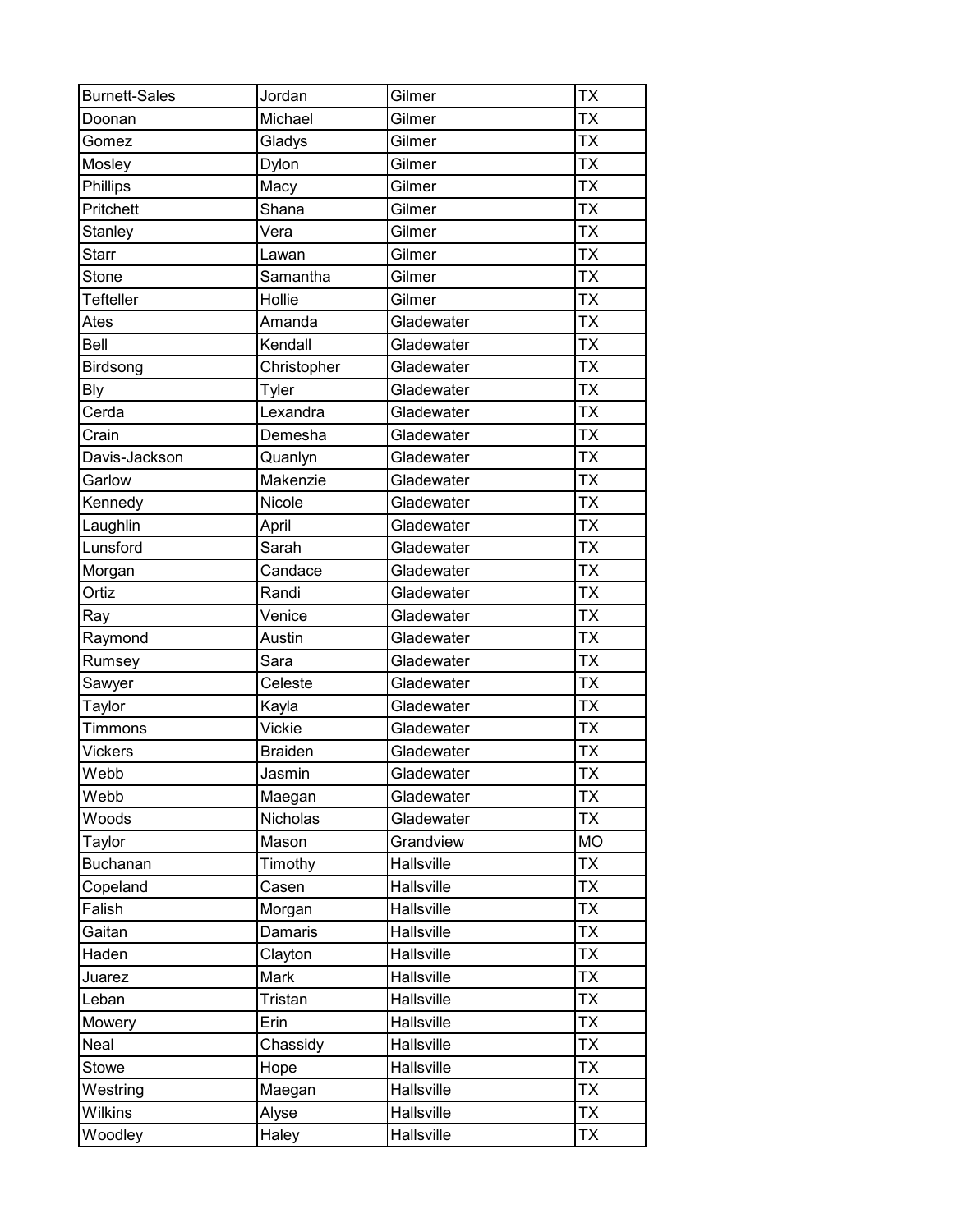| Alvarez        | Stephanie       | Harleton         | <b>TX</b>                |
|----------------|-----------------|------------------|--------------------------|
| Simmons        | Rowdy           | Harleton         | <b>TX</b>                |
| Akin           | Colton          | Henderson        | <b>TX</b>                |
| Alejandro      | Ashley          | Henderson        | <b>TX</b>                |
| Arterberry     | Ceciley         | Henderson        | <b>TX</b>                |
| Carter         | Andrue          | Henderson        | <b>TX</b>                |
| Cerda          | Veronica        | Henderson        | <b>TX</b>                |
| Ceron          | Julissa         | Henderson        | <b>TX</b>                |
| Derrett        | <b>Tiffany</b>  | Henderson        | $\overline{\mathsf{TX}}$ |
| Farquhar       | Darian          | Henderson        | <b>TX</b>                |
| Hernandez      | Eduardo         | Henderson        | <b>TX</b>                |
| Holland        | Lauren          | Henderson        | <b>TX</b>                |
| Jackson        | Derrick         | Henderson        | <b>TX</b>                |
| Jordan         | <b>Breanna</b>  | Henderson        | <b>TX</b>                |
| Mead           | Levi            | Henderson        | <b>TX</b>                |
| <b>Myers</b>   | Sheena          | Henderson        | <b>TX</b>                |
| Ortiz          | Said            | Henderson        | <b>TX</b>                |
| Phillips       | Chelsee         | Henderson        | <b>TX</b>                |
| Reese          | Valerie         | Henderson        | <b>TX</b>                |
| Reneau         | Chelsea         | Henderson        | <b>TX</b>                |
| Sanchez        | Stephanie       | Henderson        | <b>TX</b>                |
| <b>Sisk</b>    | Destiny         | Henderson        | <b>TX</b>                |
| Spivey         | Cade            | Henderson        | <b>TX</b>                |
| Coleman        | Serena          | Holly Lake Ranch | <b>TX</b>                |
| Ezekwesili     | Obinna          | Houston          | <b>TX</b>                |
| Isom           | Anthony         | Houston          | <b>TX</b>                |
| Monroe         | Greg            | Houston          | <b>TX</b>                |
| Richardson     | Sonja           | Humble           | <b>TX</b>                |
| Pham           | Dat             | Huntington Beach | CA                       |
| Cruit          | Michelle        | Jefferson        | <b>TX</b>                |
| Figueroa       | Falon           | Jefferson        | <b>TX</b>                |
| McCoy          | Ajah            | Jefferson        | <b>TX</b>                |
| Gillespie      | <b>Brennin</b>  | Judson           | <b>TX</b>                |
| Lowe           | Sydney          | Justin           | <b>TX</b>                |
| Lewis          | Demarcus        | Karnack          | <b>TX</b>                |
| Marroquin      | Mariana         | Katy             | <b>TX</b>                |
| Nachtigall     | Caison          | Kaufman          | <b>TX</b>                |
| Stevenson Jr.  | Charles         | Kenner           | LA                       |
| Anderson       | Ethan           | Kilgore          | <b>TX</b>                |
| Andrews        | Cheyenne        | Kilgore          | <b>TX</b>                |
| Baldazo        | Lily            | Kilgore          | <b>TX</b>                |
| Baldazo        | Luis            | Kilgore          | <b>TX</b>                |
| Beddingfield   | Griffin         | Kilgore          | <b>TX</b>                |
| <b>Beets</b>   | <b>Brittnee</b> | Kilgore          | <b>TX</b>                |
| Bell           | Dianne          | Kilgore          | TX                       |
| <b>Bennett</b> | Leslie          | Kilgore          | <b>TX</b>                |
| Berry          | Candice         | Kilgore          | <b>TX</b>                |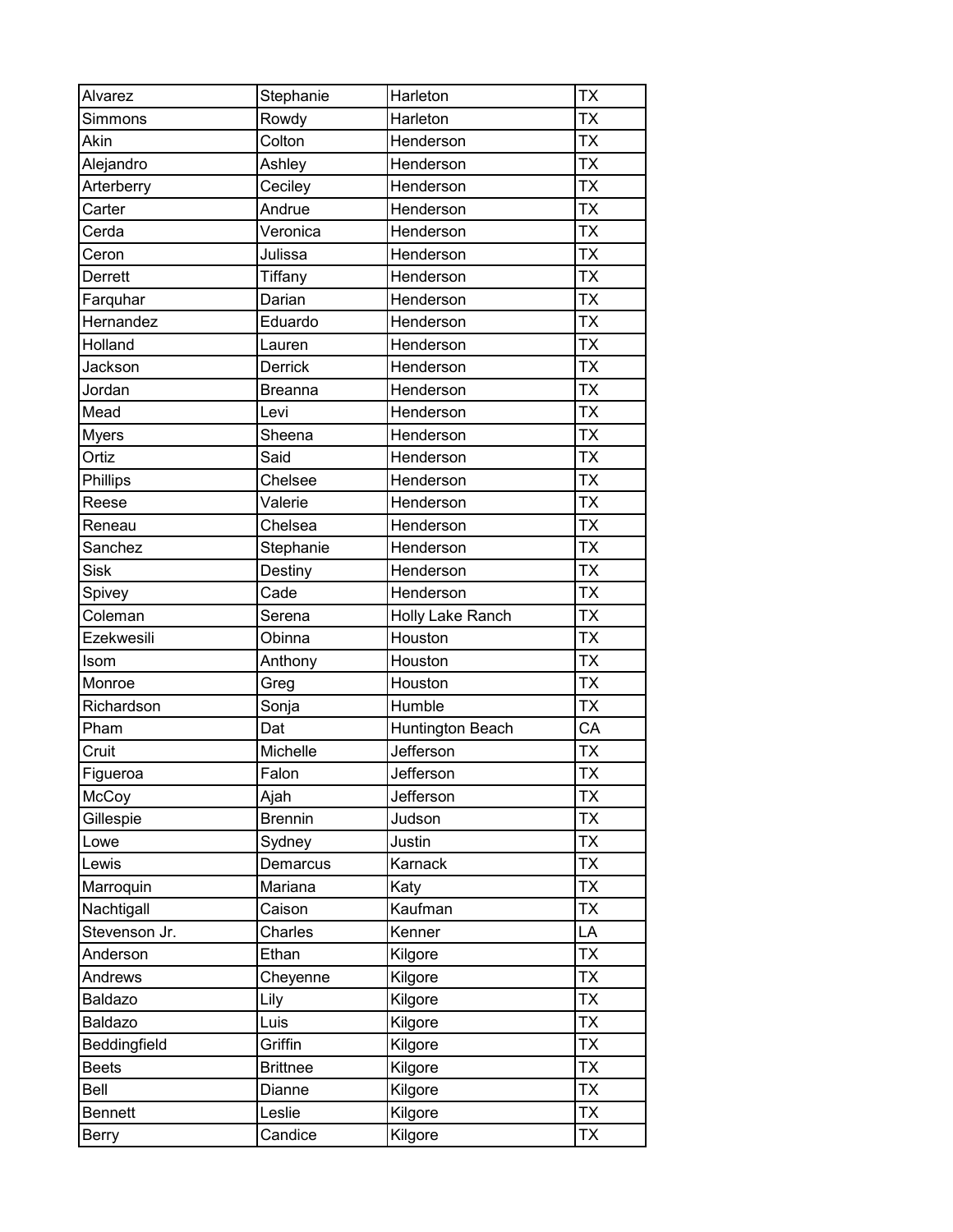| Cantrell        | <b>Brandon</b> | Kilgore | <b>TX</b> |
|-----------------|----------------|---------|-----------|
| Cantrell        | Mikinzi        | Kilgore | <b>TX</b> |
| Cardozo         | Dera           | Kilgore | <b>TX</b> |
| Casayuran       | Shanna         | Kilgore | <b>TX</b> |
| Chavez          | Ashley         | Kilgore | <b>TX</b> |
| Chavez          | Janette        | Kilgore | <b>TX</b> |
| Christy         | Ashlyn         | Kilgore | <b>TX</b> |
| Conrad          | Clayton        | Kilgore | <b>TX</b> |
| Coon            | Kaylee         | Kilgore | <b>TX</b> |
| Cox             | Austen         | Kilgore | <b>TX</b> |
| Dennis          | Michael        | Kilgore | <b>TX</b> |
| Eschenfelder    | Shannon        | Kilgore | <b>TX</b> |
| Evans           | Melinda        | Kilgore | <b>TX</b> |
| Furlow          | Hannah         | Kilgore | <b>TX</b> |
| Garcia          | David          | Kilgore | <b>TX</b> |
| Gonzalez Sierra | Karen          | Kilgore | <b>TX</b> |
| Greenberg       | Amantha        | Kilgore | <b>TX</b> |
| Hanks           | Halie          | Kilgore | <b>TX</b> |
| <b>Hendrix</b>  | Meagan         | Kilgore | <b>TX</b> |
| Hood            | Jada           | Kilgore | <b>TX</b> |
| Jamaica         | Alexandra      | Kilgore | <b>TX</b> |
| Jones           | Cheyanne       | Kilgore | <b>TX</b> |
| Kessner         | Tara           | Kilgore | <b>TX</b> |
| Kincaid         | Shonda         | Kilgore | <b>TX</b> |
| Lawson          | Charles        | Kilgore | <b>TX</b> |
| Lee             | Aleah          | Kilgore | <b>TX</b> |
| Little          | James          | Kilgore | <b>TX</b> |
| Lucas           | Jacob          | Kilgore | <b>TX</b> |
| Martinez        | Eduardo        | Kilgore | <b>TX</b> |
| McKee           | Alphadel       | Kilgore | <b>TX</b> |
| Medford         | Desirae        | Kilgore | <b>TX</b> |
| Mena            | Steve          | Kilgore | <b>TX</b> |
| Meraz           | Sophia         | Kilgore | <b>TX</b> |
| Meyers          | Garrett        | Kilgore | <b>TX</b> |
| Mojica          | Efrain         | Kilgore | <b>TX</b> |
| Morton          | Kailey         | Kilgore | <b>TX</b> |
| Nestleroad      | Spencer        | Kilgore | <b>TX</b> |
| Noelke          | Kristan        | Kilgore | <b>TX</b> |
| Parker          | Hailey         | Kilgore | <b>TX</b> |
| Rocha           | Lisette        | Kilgore | <b>TX</b> |
| Rodriguez       | Juan           | Kilgore | <b>TX</b> |
| Ross            | <b>Justiss</b> | Kilgore | <b>TX</b> |
| Sanchez-Gomez   | Jordy          | Kilgore | <b>TX</b> |
| Sanders         | <b>Brianna</b> | Kilgore | <b>TX</b> |
| Sanders         | Seth           | Kilgore | TX        |
| <b>Skeeters</b> | Karla          | Kilgore | <b>TX</b> |
| Slaughter       | Shadaron       | Kilgore | <b>TX</b> |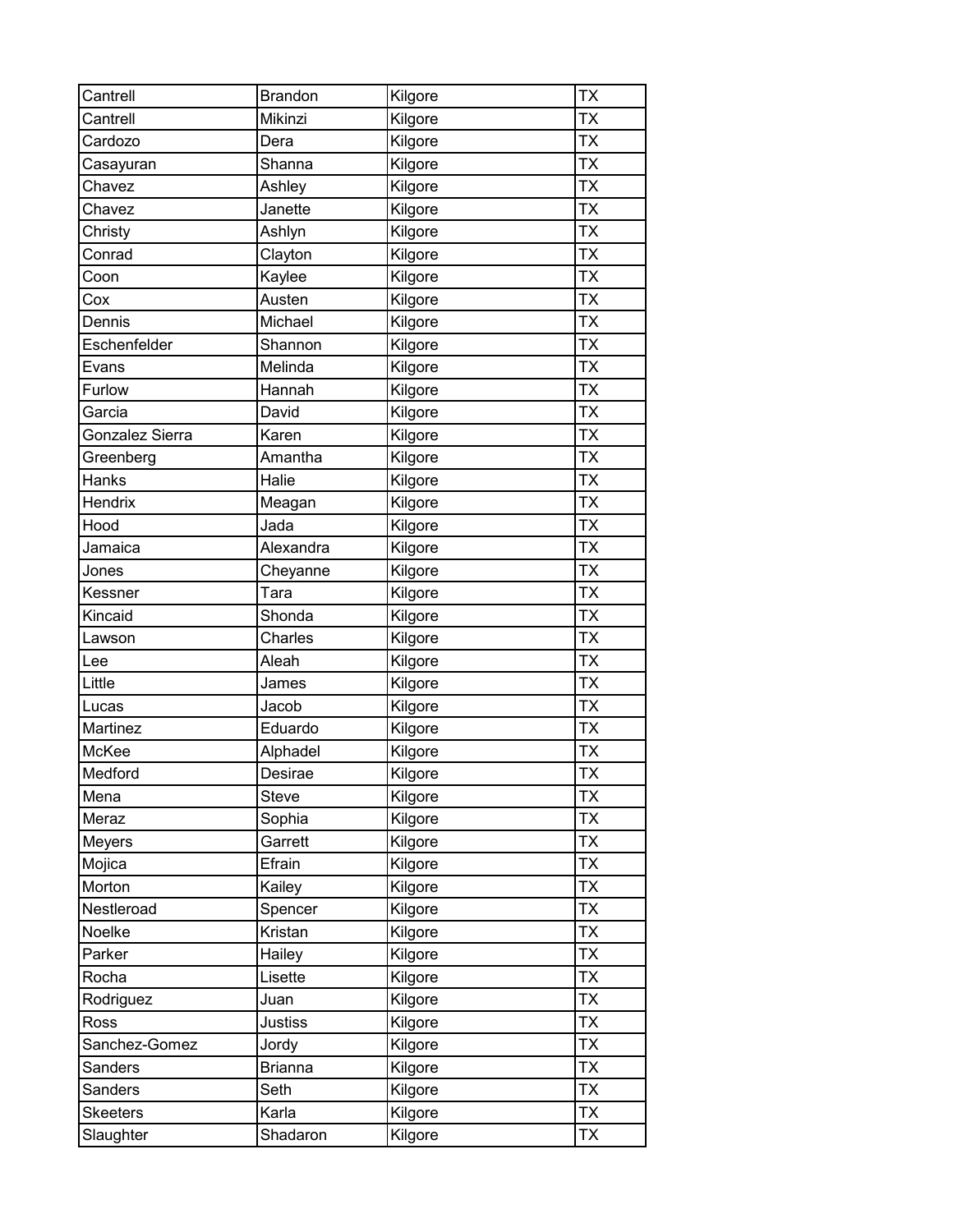| Stanley            | Garratt          | Kilgore             | <b>TX</b> |
|--------------------|------------------|---------------------|-----------|
| Taylor             | Kennidee         | Kilgore             | <b>TX</b> |
| Thurmond           | Taylor           | Kilgore             | <b>TX</b> |
| Trevino            | Kendall          | Kilgore             | <b>TX</b> |
| Valenzuela Caicedo | Natalya          | Kilgore             | <b>TX</b> |
| Vazquez            | Erik             | Kilgore             | <b>TX</b> |
| Vega               | Juan             | Kilgore             | <b>TX</b> |
| William Jr         | James            | Kilgore             | <b>TX</b> |
| Williams           | Trevor           | Kilgore             | <b>TX</b> |
| Franklin           | Aja              | Killeen             | <b>TX</b> |
| Martinez           | Aaron            | Kilogore            | <b>TX</b> |
| Girondin           | Melissa          | La Garenne-Colombes | <b>FR</b> |
| Chaney             | Rodquice         | Lake Providence     | LA        |
| Otieno             | Paul             | Lake Waukomis       | <b>MO</b> |
| Cochran            | Felicia          | Laneville           | <b>TX</b> |
| Free               | Mallory          | Laneville           | <b>TX</b> |
| Adams              | Ivy              | Lantana             | <b>TX</b> |
| <b>Butler</b>      | Chloe            | Leesburg            | <b>TX</b> |
| Wilkerson          | Alaija           | Leesburg            | <b>TX</b> |
| Zucca              | <b>Babette</b>   | Leesburg            | <b>TX</b> |
| Magee              | Richard          | Lindale             | <b>TX</b> |
| Strange            | Ke'Undrea        | Lindale             | <b>TX</b> |
| McGibney           | Macie            | Livingston          | <b>TX</b> |
| Aguilera           | Joseline         | Longview            | <b>TX</b> |
| Alejandro          | April            | Longview            | <b>TX</b> |
| Alexander          | Conner           | Longview            | <b>TX</b> |
| Anaya              | Taylor           | Longview            | <b>TX</b> |
| Arnett             | Reginald         | Longview            | <b>TX</b> |
| Austin             | Ania             | Longview            | <b>TX</b> |
| Avellaneda         | Jennifer         | Longview            | <b>TX</b> |
| <b>Bailey</b>      | Christopher      | Longview            | <b>TX</b> |
| <b>Baker</b>       | Alexander        | Longview            | <b>TX</b> |
| <b>Bassett</b>     | Katherine        | Longview            | <b>TX</b> |
| <b>Bates</b>       | Desiree          | Longview            | <b>TX</b> |
| Baxter             | Jy'Christon      | Longview            | <b>TX</b> |
| Berry              | Traci            | Longview            | <b>TX</b> |
| <b>Blakemore</b>   | <b>JaDarrion</b> | Longview            | <b>TX</b> |
| Bobo               | Madison          | Longview            | <b>TX</b> |
| <b>Brazzell</b>    | Kentrell         | Longview            | <b>TX</b> |
| <b>Brower</b>      | Kaliana'         | Longview            | <b>TX</b> |
| Brown              | Mckenze          | Longview            | <b>TX</b> |
| <b>Bruner</b>      | Courtnee         | Longview            | <b>TX</b> |
| <b>Burton</b>      | <b>Bailey</b>    | Longview            | <b>TX</b> |
| <b>Bush</b>        | Kevion           | Longview            | <b>TX</b> |
| <b>Butler</b>      | Kartrice         | Longview            | TX        |
| <b>Byrdsong</b>    | Aleah            | Longview            | <b>TX</b> |
| Cadenas            | Leticia          | Longview            | <b>TX</b> |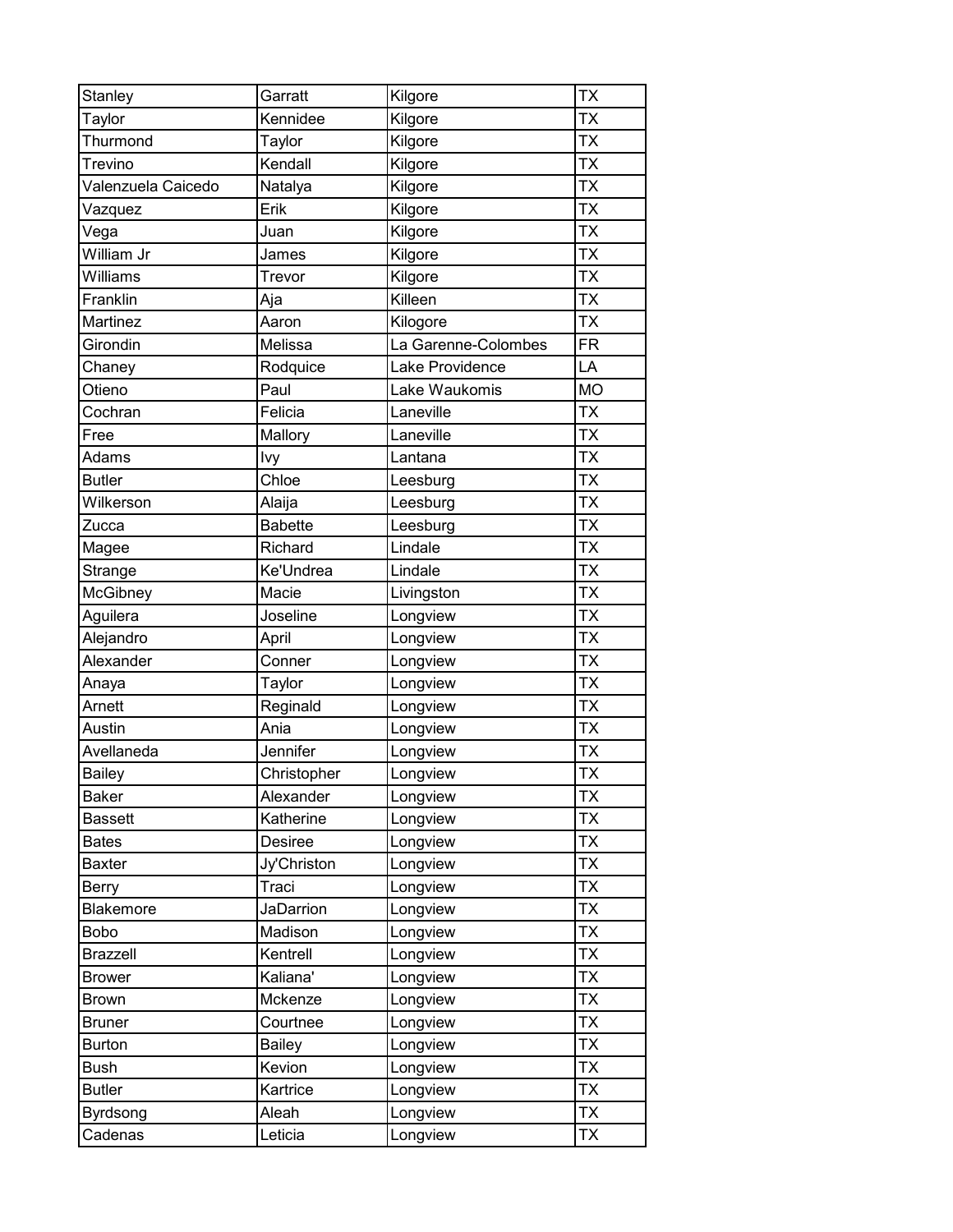| Calico-Sterling  | Greenlee      | Longview | <b>TX</b> |
|------------------|---------------|----------|-----------|
| Cannon           | Lexie         | Longview | <b>TX</b> |
| Castillo         | Diana         | Longview | <b>TX</b> |
| Cecil            | Eva           | Longview | <b>TX</b> |
| Chambers         | Tajana        | Longview | <b>TX</b> |
| Chavez           | Anjelica      | Longview | <b>TX</b> |
| Childers         | Vickie        | Longview | <b>TX</b> |
| <b>Childress</b> | Alicia        | Longview | <b>TX</b> |
| Clark            | Carter        | Longview | <b>TX</b> |
| Coker            | Damian        | Longview | <b>TX</b> |
| Corona           | Adriana       | Longview | <b>TX</b> |
| Cox              | Samantha      | Longview | <b>TX</b> |
| Cruz Jr.         | Gonzalo       | Longview | <b>TX</b> |
| Cruz             | Karla         | Longview | <b>TX</b> |
| Das              | Neha          | Longview | <b>TX</b> |
| Davis            | Harley        | Longview | <b>TX</b> |
| De Los Santos    | Daniel        | Longview | <b>TX</b> |
| D'Elio           | Tyler         | Longview | <b>TX</b> |
| Diaz             | Kelly         | Longview | <b>TX</b> |
| Douglas          | Danielle      | Longview | <b>TX</b> |
| Eschenfelder     | Paul          | Longview | <b>TX</b> |
| Estrella         | Hannah        | Longview | <b>TX</b> |
| Fields           | Kieara        | Longview | <b>TX</b> |
| Floyd            | Asia          | Longview | <b>TX</b> |
| Floyd            | Randi         | Longview | <b>TX</b> |
| Forman           | Jackson       | Longview | <b>TX</b> |
| Foster           | Serena        | Longview | <b>TX</b> |
| Frierson         | Abbey         | Longview | <b>TX</b> |
| Garcia           | Abram         | Longview | <b>TX</b> |
| Garcia           | Diana         | Longview | <b>TX</b> |
| Garcia           | Justin        | Longview | <b>TX</b> |
| Garcia           | Lauren        | Longview | <b>TX</b> |
| Garcia-Cardona   | Sobeida       | Longview | <b>TX</b> |
| Gary             | <b>Tucker</b> | Longview | TX        |
| Gimble           | Autumn        | Longview | <b>TX</b> |
| Glave            | Kyle          | Longview | <b>TX</b> |
| Gomez            | Juan          | Longview | TX        |
| Gomez            | Marco         | Longview | <b>TX</b> |
| Gomez            | Yameli        | Longview | <b>TX</b> |
| Gotay            | Siera         | Longview | <b>TX</b> |
| Grace            | Kelsey        | Longview | <b>TX</b> |
| Graves           | Dakota        | Longview | <b>TX</b> |
| Gunn             | Elizabeth     | Longview | <b>TX</b> |
| Guzman           | Lupita        | Longview | <b>TX</b> |
| Halton           | Jennifer      | Longview | <b>TX</b> |
| Hargis           | Zachary       | Longview | <b>TX</b> |
| Hatfield         | Kathy         | Longview | <b>TX</b> |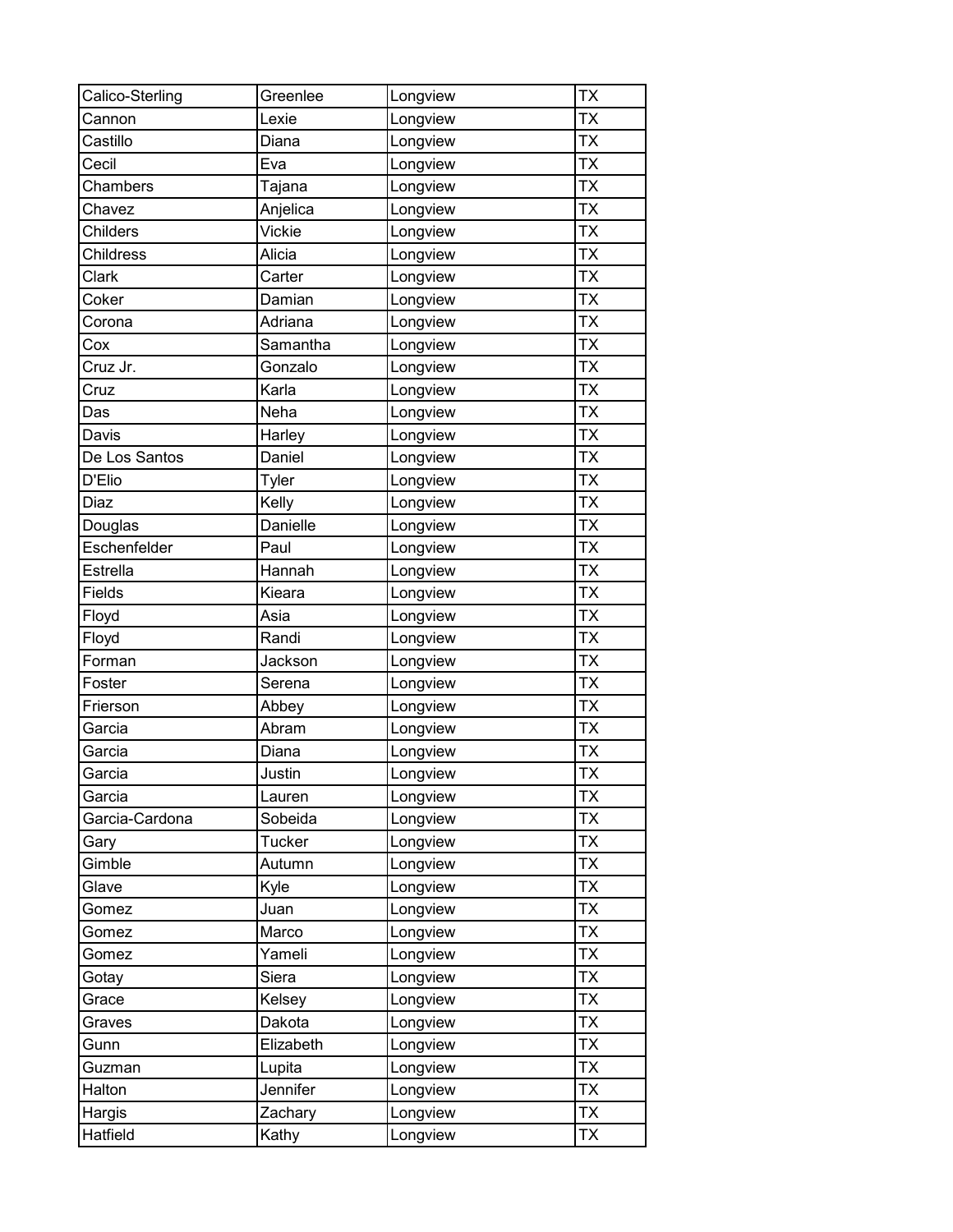| Hatten               | April           | Longview | <b>TX</b> |
|----------------------|-----------------|----------|-----------|
| Heaberlin            | Angela          | Longview | <b>TX</b> |
| Henry                | Emily           | Longview | <b>TX</b> |
| Hernandez            | David           | Longview | <b>TX</b> |
| <b>Hewitt</b>        | Murthra         | Longview | <b>TX</b> |
| Hiller, II           | Don             | Longview | <b>TX</b> |
| Hopkins              | Garrett         | Longview | <b>TX</b> |
| Houston              | Chance          | Longview | <b>TX</b> |
| Huerta               | Edgar           | Longview | <b>TX</b> |
| Hunka                | Madison         | Longview | <b>TX</b> |
| Ibarra Castro        | Jennifer        | Longview | <b>TX</b> |
| Islam                | Maria           | Longview | TX        |
| Ivy                  | Chrishana       | Longview | <b>TX</b> |
| Jackson              | La'Joyra        | Longview | <b>TX</b> |
| Jeffery              | <b>Destinee</b> | Longview | <b>TX</b> |
| Jimenez              | Bianey          | Longview | <b>TX</b> |
| Jimenez              | Rebecca         | Longview | <b>TX</b> |
| Johnson Sr.          | Damon           | Longview | <b>TX</b> |
| Jones                | <b>Alexis</b>   | Longview | <b>TX</b> |
| Jones                | Coty            | Longview | <b>TX</b> |
| Jones                | Terra           | Longview | <b>TX</b> |
| King                 | Sha'Destini     | Longview | <b>TX</b> |
| Kitchens             | Daniel          | Longview | <b>TX</b> |
| Lara                 | Rodrigo         | Longview | <b>TX</b> |
| Lennox               | Megan           | Longview | <b>TX</b> |
| Lewis                | Hannah          | Longview | <b>TX</b> |
| Lewis                | Michelle        | Longview | <b>TX</b> |
| Lopez                | Daniela         | Longview | <b>TX</b> |
| Lopez Del Rio        | Jose            | Longview | <b>TX</b> |
| <b>Macias Valles</b> | Rocio           | Longview | <b>TX</b> |
| Manning              | Kristen         | Longview | <b>TX</b> |
| Marshall             | Jacob           | Longview | <b>TX</b> |
| Martin               | Christopher     | Longview | <b>TX</b> |
| Martinez             | Alejandra       | Longview | <b>TX</b> |
| Martinez             | Herminia        | Longview | <b>TX</b> |
| Mata                 | Carlos          | Longview | <b>TX</b> |
| McAdams              | Baylee          | Longview | <b>TX</b> |
| Medrano              | Angelina        | Longview | <b>TX</b> |
| Melton               | Madyson         | Longview | <b>TX</b> |
| Mendez               | Isabelle        | Longview | <b>TX</b> |
| Miller               | Camela          | Longview | TX        |
| Miller               | Latitia         | Longview | <b>TX</b> |
| Monroe               | Naomi           | Longview | ТX        |
| Morales              | Ana             | Longview | <b>TX</b> |
| Morris               | <b>Briana</b>   | Longview | TX        |
| Morrison             | Scott           | Longview | <b>TX</b> |
| Nunez                | Hayley          | Longview | <b>TX</b> |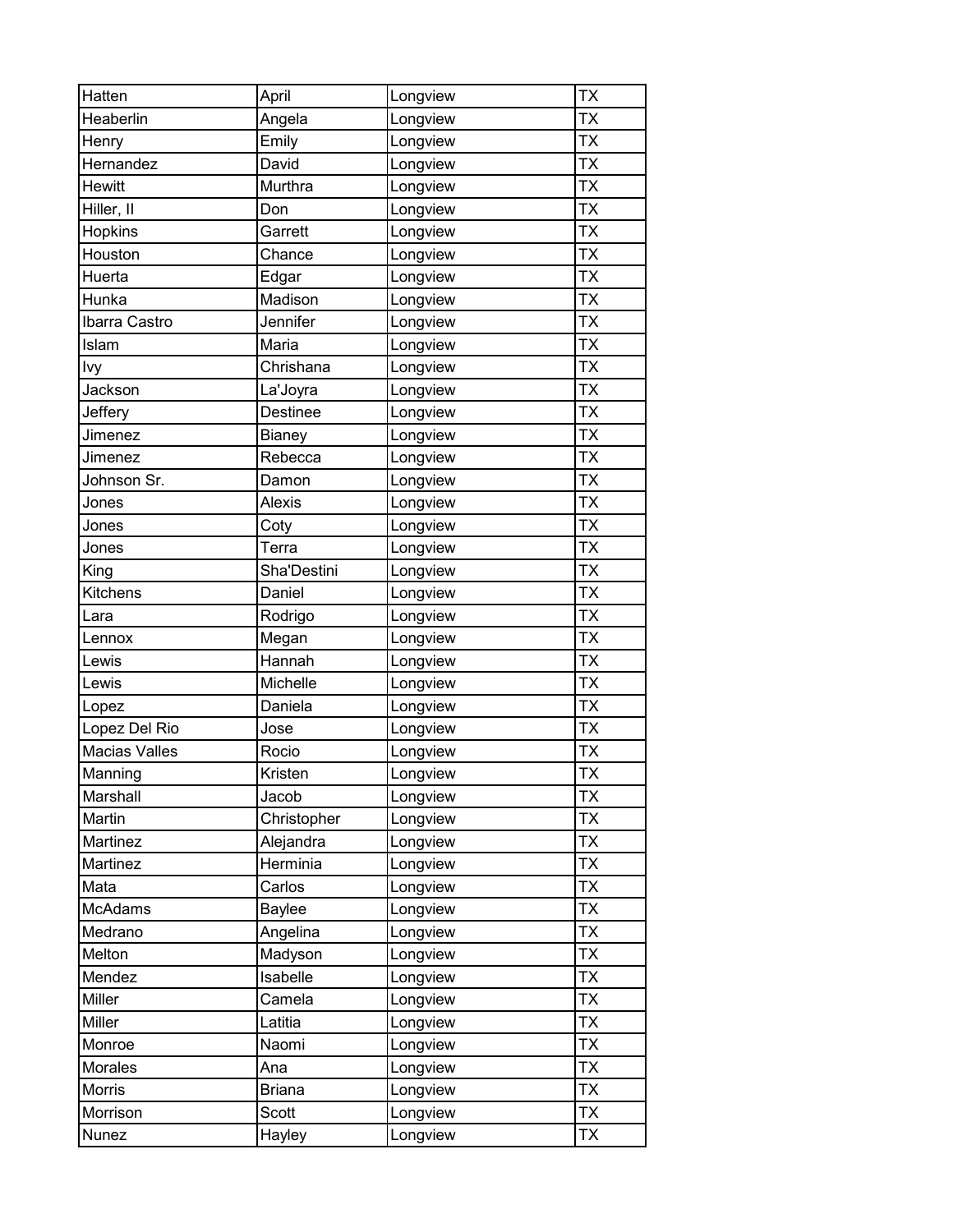| Olvera           | Missael   | Longview | <b>TX</b> |
|------------------|-----------|----------|-----------|
| Ortega Hernandez | Norma     | Longview | <b>TX</b> |
| Pair             | Tiffany   | Longview | <b>TX</b> |
| Pegues           | Asjia     | Longview | <b>TX</b> |
| Peralta          | Kayla     | Longview | <b>TX</b> |
| Perez Lara       | Mario     | Longview | <b>TX</b> |
| Philbrick        | Madison   | Longview | <b>TX</b> |
| Place            | Emerald   | Longview | <b>TX</b> |
| Plata            | Celeste   | Longview | <b>TX</b> |
| Polk             | Darrelle  | Longview | <b>TX</b> |
| Polk             | Dcoryan   | Longview | <b>TX</b> |
| Pradia           | Jairus    | Longview | <b>TX</b> |
| Rangel           | Vanessa   | Longview | <b>TX</b> |
| Ray              | Tavian    | Longview | <b>TX</b> |
| Redden           | Kenesha   | Longview | <b>TX</b> |
| Reddic           | Bo        | Longview | <b>TX</b> |
| Reeves           | Evy       | Longview | <b>TX</b> |
| Reeves           | Jeremy    | Longview | <b>TX</b> |
| Resendiz         | Juan      | Longview | <b>TX</b> |
| Rezai            | Atefa     | Longview | <b>TX</b> |
| Rodriguez        | Angel     | Longview | <b>TX</b> |
| Rodriguez        | Manuel    | Longview | <b>TX</b> |
| Rodriguez        | Natalia   | Longview | <b>TX</b> |
| Sanchez          | Neira     | Longview | <b>TX</b> |
| Santos           | Cristo    | Longview | <b>TX</b> |
| Saxon            | Kaleb     | Longview | <b>TX</b> |
| Scott            | Lawren    | Longview | <b>TX</b> |
| <b>Shanks</b>    | Dabria    | Longview | <b>TX</b> |
| Shans            | Erin      | Longview | <b>TX</b> |
| Sheridan         | Aalasia   | Longview | <b>TX</b> |
| Smith            | Abigail   | Longview | <b>TX</b> |
| Smith            | Shannon   | Longview | <b>TX</b> |
| Soto             | Juan      | Longview | <b>TX</b> |
| Stephens         | Mycah     | Longview | <b>TX</b> |
| <b>Stewart</b>   | Kaitlyn   | Longview | <b>TX</b> |
| Still            | Noemi     | Longview | <b>TX</b> |
| Sumrow           | Brooklynn | Longview | <b>TX</b> |
| Taylor           | Caleb     | Longview | <b>TX</b> |
| Thompson         | Mariah    | Longview | <b>TX</b> |
| Torres           | Nicholas  | Longview | <b>TX</b> |
| Tran             | Jaybin    | Longview | <b>TX</b> |
| Trim             | Erica     | Longview | <b>TX</b> |
| <b>Tucker</b>    | Cody      | Longview | <b>TX</b> |
| Turner           | Kayden    | Longview | <b>TX</b> |
| Turner           | Keelan    | Longview | TX        |
| Turner           | Shania    | Longview | <b>TX</b> |
| Vance            | Mya       | Longview | <b>TX</b> |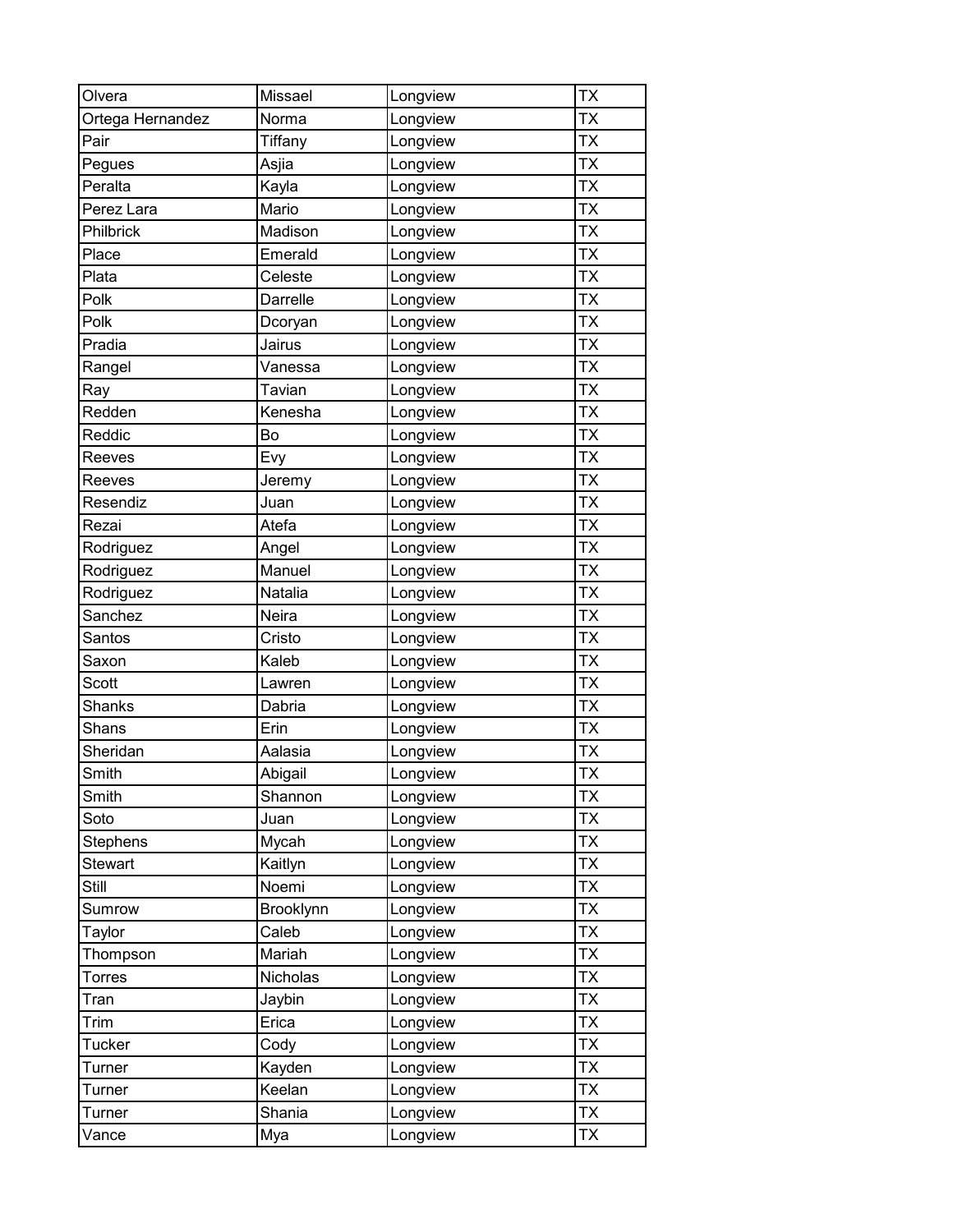| Watson            | Logan     | Longview              | <b>TX</b> |
|-------------------|-----------|-----------------------|-----------|
| Wilcox            | Chaundra  | Longview              | <b>TX</b> |
| Wilson            | Kelci     | Longview              | <b>TX</b> |
| Wilson            | Marley    | Longview              | <b>TX</b> |
| Wooley            | Serena    | Longview              | <b>TX</b> |
| Wright            | Hanifa    | Longview              | <b>TX</b> |
| Wright Jr         | Keith     | Longview              | <b>TX</b> |
| Davis             | Nevaeh    | Lufkin                | <b>TX</b> |
| Swayne            | Aaron     | Lumberton             | <b>NC</b> |
| Aguilar           | Melissa   | Marshall              | <b>TX</b> |
| Hill              | Tieronda  | Marshall              | <b>TX</b> |
| Holder            | Jacob     | Marshall              | <b>TX</b> |
| Hollowell         | Emma      | Marshall              | <b>TX</b> |
| Goldstrich        | Ryan      | McGregor              | <b>TX</b> |
| Dauper            | Kylie     | McKinney              | <b>TX</b> |
| Posey             | Duane     | Memphis               | <b>TN</b> |
| Mata              | Pedrito   | Mineola               | <b>TX</b> |
| <b>Strawn</b>     | Felicia   | Mount Enterprise      | <b>TX</b> |
| Negrete           | Adrian    | <b>Mount Pleasant</b> | <b>TX</b> |
| Lawings           | William   | <b>Naples</b>         | <b>TX</b> |
| <b>Stoker</b>     | Rhyan     | Nederland             | <b>TX</b> |
| <b>Beles</b>      | Kassandra | New Diana             | <b>TX</b> |
| Stanley           | Madison   | New London            | <b>TX</b> |
| Beckman           | Andrew    | North Richland Hills  | <b>TX</b> |
| Grimes            | Dantwan   | Ocala                 | FL        |
| <b>Thomas</b>     | De'Asia   | Olathe                | KS        |
| Irwin             | Misti     | Ore City              | <b>TX</b> |
| Shannon-Cavanaugh | Faith     | Ore City              | <b>TX</b> |
| Turner            | Nathaniel | Ore City              | <b>TX</b> |
| Alizay            | Nautika   | Overton               | <b>TX</b> |
| Castle            | Courtney  | Overton               | <b>TX</b> |
| Collins           | Sarah     | Overton               | <b>TX</b> |
| Jones             | Alicia    | Overton               | <b>TX</b> |
| Moore             | Janae     | Overton               | <b>TX</b> |
| Mumphrey          | Kiara     | Overton               | <b>TX</b> |
| Powe              | Wayland   | Overton               | <b>TX</b> |
| Sanjuan           | William   | Overton               | <b>TX</b> |
| <b>Stercks</b>    | Magina    | Overton               | <b>TX</b> |
| Terry             | Lynette   | Overton               | <b>TX</b> |
| West              | Tia       | Overton               | <b>TX</b> |
| Allen             | Cassius   | Pellham               | GA        |
| Hebert            | Samantha  | Plano                 | <b>TX</b> |
| Rock              | Kathryn   | Plano                 | <b>TX</b> |
| Bell              | Zhyon     | Porter                | <b>TX</b> |
| Rowan             | Keven     | Rockwall              | TX        |
| <b>Torres</b>     | Elizabeth | Rosenberg             | <b>TX</b> |
| Killingsworth     | Erin      | Rowlett               | <b>TX</b> |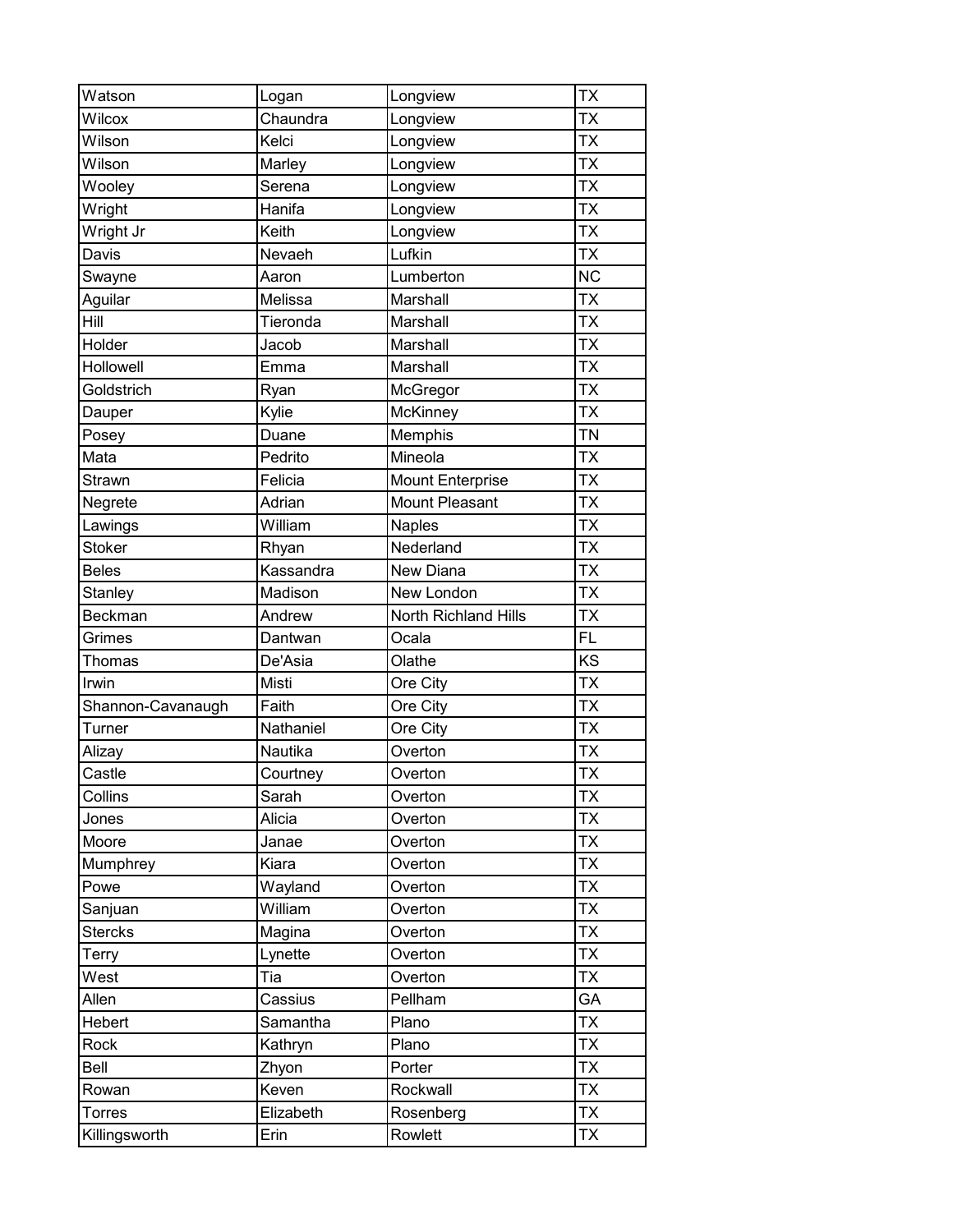| <b>Bray</b>      | Ryan           | Royse City       | <b>TX</b>       |
|------------------|----------------|------------------|-----------------|
| Trinidad         | Joseph         | Royse City       | <b>TX</b>       |
| Renfroe          | Devyn          | <b>Rusk</b>      | <b>TX</b>       |
| <b>Benavidez</b> | Isabella       | San Antonio      | <b>TX</b>       |
| Galvan           | Vianey         | Santa Fe         | <b>TX</b>       |
| Kuebler          | Randolph       | Scurry           | <b>TX</b>       |
| <b>Burrows</b>   | Ta'von         | Spring           | <b>TX</b>       |
| McDowell         | Clifton        | Spring           | <b>TX</b>       |
| Benavidez        | Kylie          | Tatum            | $\overline{TX}$ |
| Espinoza Tirado  | Julio          | Tatum            | <b>TX</b>       |
| Grant            | Amber          | Tatum            | <b>TX</b>       |
| Hillin           | Daisy          | Tatum            | <b>TX</b>       |
| Ortiz            | Carlos         | <b>Tatum</b>     | <b>TX</b>       |
| Pin              | <b>Brandon</b> | Tatum            | <b>TX</b>       |
| Sandoval Tovar   | Jessica        | <b>Tatum</b>     | <b>TX</b>       |
| Simmons          | Shanetra       | Tatum            | <b>TX</b>       |
| Dunn             | Kerrighan      | Texarkana        | <b>TX</b>       |
| Nelson           | Da'Sean        | Toledo           | OH              |
| Howell           | Ty             | Troup            | <b>TX</b>       |
| Martin           | Brayden        | Troup            | <b>TX</b>       |
| O'Bryant         | Tiffani        | Troup            | <b>TX</b>       |
| Reeves           | <b>Bailea</b>  | Troup            | <b>TX</b>       |
| Schoolcraft      | Abigail        | Troup            | <b>TX</b>       |
| Woodall          | <b>Bryan</b>   | Troup            | <b>TX</b>       |
| Bamburg          | Emily          | Tyler            | <b>TX</b>       |
| Lawson           | Artissia       | Tyler            | <b>TX</b>       |
| Perez            | Francisco      | Tyler            | <b>TX</b>       |
| Saleem           | Nasreen        | Tyler            | <b>TX</b>       |
| Jones            | De'She         | Waskom           | <b>TX</b>       |
| Green            | Tara           | West Helena      | AR              |
| Cardino          | Teresa         | White Oak        | <b>TX</b>       |
| Carter           | Kara           | <b>White Oak</b> | <b>TX</b>       |
| Colby            | Christian      | <b>White Oak</b> | <b>TX</b>       |
| Dodson           | Dylan          | <b>White Oak</b> | <b>TX</b>       |
| Freeman          | Dylan          | <b>White Oak</b> | <b>TX</b>       |
| Gonzalez         | Hector         | <b>White Oak</b> | <b>TX</b>       |
| <b>Hobbs</b>     | Rachel         | White Oak        | <b>TX</b>       |
| Oehlert          | <b>Travis</b>  | <b>White Oak</b> | <b>TX</b>       |
| Orms             | Luke           | <b>White Oak</b> | <b>TX</b>       |
| Randall          | Jon            | <b>White Oak</b> | <b>TX</b>       |
| Smith            | James          | <b>White Oak</b> | <b>TX</b>       |
| Titus            | Patricia       | <b>White Oak</b> | <b>TX</b>       |
| Gattis           | Austin         | Whiteoak         | <b>TX</b>       |
| Johnston         | Sarah          | Wichita Falls    | <b>TX</b>       |
| Shelby           | Garrett        | Winnsboro        | TX              |
| Townsend         | Abigail        | Winona           | <b>TX</b>       |
| Scheitel-Taylor  | Maya           | Worthington      | <b>MN</b>       |